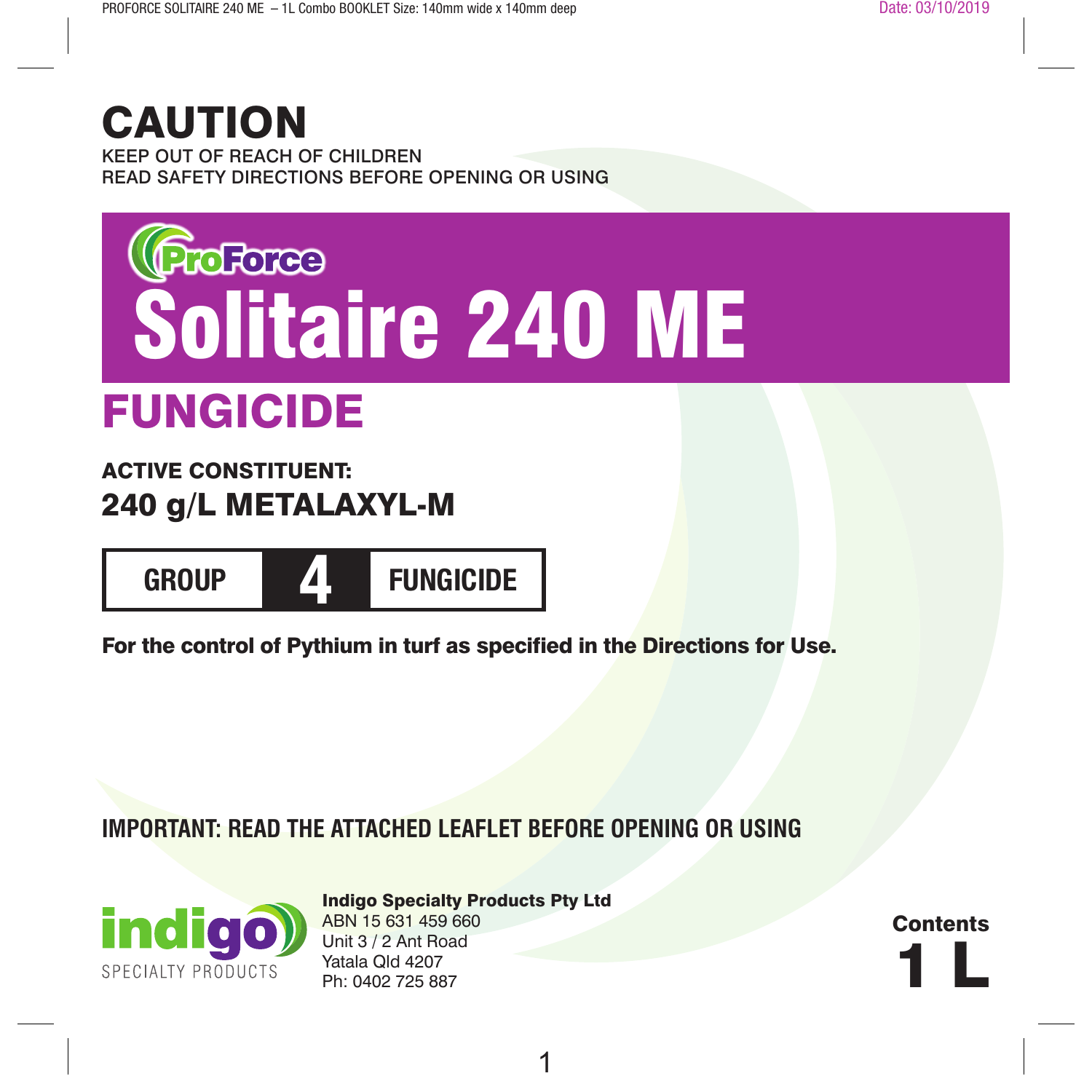#### **DIRECTIONS FOR USE RESTRAINTS**

DO NOT apply more than 4 sprays per season.

DO NOT apply this product as a post-infection curative spray on crops as this will favour the development of resistant disease strains.

| <b>SITUATION</b> | <b>DIEASES CONTROLLED</b>                                                                   | <b>RATE</b>                                      | <b>CRITICAL COMMENTS</b>                                                                                                                                                                                                                                                                                                                                                                                                                                                                                         |
|------------------|---------------------------------------------------------------------------------------------|--------------------------------------------------|------------------------------------------------------------------------------------------------------------------------------------------------------------------------------------------------------------------------------------------------------------------------------------------------------------------------------------------------------------------------------------------------------------------------------------------------------------------------------------------------------------------|
| Turf             | Pythium Leaf Blight,<br>Pythium Root Rot,<br>Seedling Damping off<br>( <i>Pythium</i> spp.) | 1.7 to 3.5 L/ha<br>0r<br>17 to 35<br>mL/100 $m2$ | Apply SOLITAIRE 240 ME in a preventative fungicide<br>program containing fungicides from different chemical<br>groups.<br>Begin applications before symptoms occur when conditions<br>first favour disease and continue applications while<br>conditions remain favourable for disease development using<br>registered Pythium fungicides.<br>Apply no more than 2 consecutive SOLITAIRE 240 ME<br>applications at 14 to 21 day intervals for Pythium.<br>Refer to Application section for detailed information. |

#### **NOT TO BE USED FOR ANY PURPOSE, OR IN ANY MANNER, CONTRARY TO THIS LABEL UNLESS AUTHORISED UNDER APPROPRIATE LEGISLATION**

### **GENERAL INSTRUCTIONS**

#### **MIXING**

Add the required amount of product directly to the spray tank and mix well. ProForce SOLITAIRE 240 ME Fungicide is a micro emulsion (ME) with minimal odour because the product does not contain petroleum solvents. SOLITAIRE 240 ME mixes completely with water and may be tank mixed with many commonly used fungicides and liquid fertilisers.

#### **COMPATIBILITY**

SOLITAIRE 240 ME is compatible with propiconazole, azoxystrobin/propiconazole, azoxystrobin and trinexapac-ethyl.

#### **APPLICATION**

Ensure even application in order to achieve even disease control. Avoid overlapping sprays.

**Leaf and Crown Diseases:** Application volume for leaf and crown infecting diseases (Pythium Leaf Blight) should be adequate to ensure thorough and even coverage of the turf leaves and penetration to the crowns. Ideal application volume should be 350 to 500 L/ha. *Example*: For best results use medium [eg XR Teejet\* (11004 or 10005)] to coarse [eg Turbo Teejet\* or AIXR Teejet\*  $(11004$  or  $11005$ ] nozzles, at 5 km/h and 3 bar pressure. In higher cut turf ( $>=15$  mm) a significant spray shielding effect can occur, impacting negatively on spray penetration and even coverage at low application volumes.

**Root Diseases:** Application volumes for root infecting diseases (Pythium Root Rot and Seedling Damping Off) should be as high as possible (approximately 1000 L/ha) to ensure placement close to the soil surface. When lower application volumes are used, washing in should commence as soon as possible after application. *Example*: For best results use extremely coarse droplets [eg Turbo Floodjet (TFS) or TurfJet (TTJ1O)] and total application volume of approximately 1000 L/ha. Preferably spray onto wet or dewy grass. Irrigate with 6 to 10 mm of water commencing within 1 hour of application.

#### **FUNG** ProF For fu

the p indiv not b  $Sinc$ that i

#### **PREC** Re-e

DO N

#### **PRO** DO N

**PROTECTION OF WILDLIFE, FISH, CRUSTACEANS AND ENVIRONMENT** DO N

#### **STO**

Store Triple repla If not appro spec relev

# **SAFI**

Will i butto spray wate

**FIRS** If poi

**SDS** Addit Fung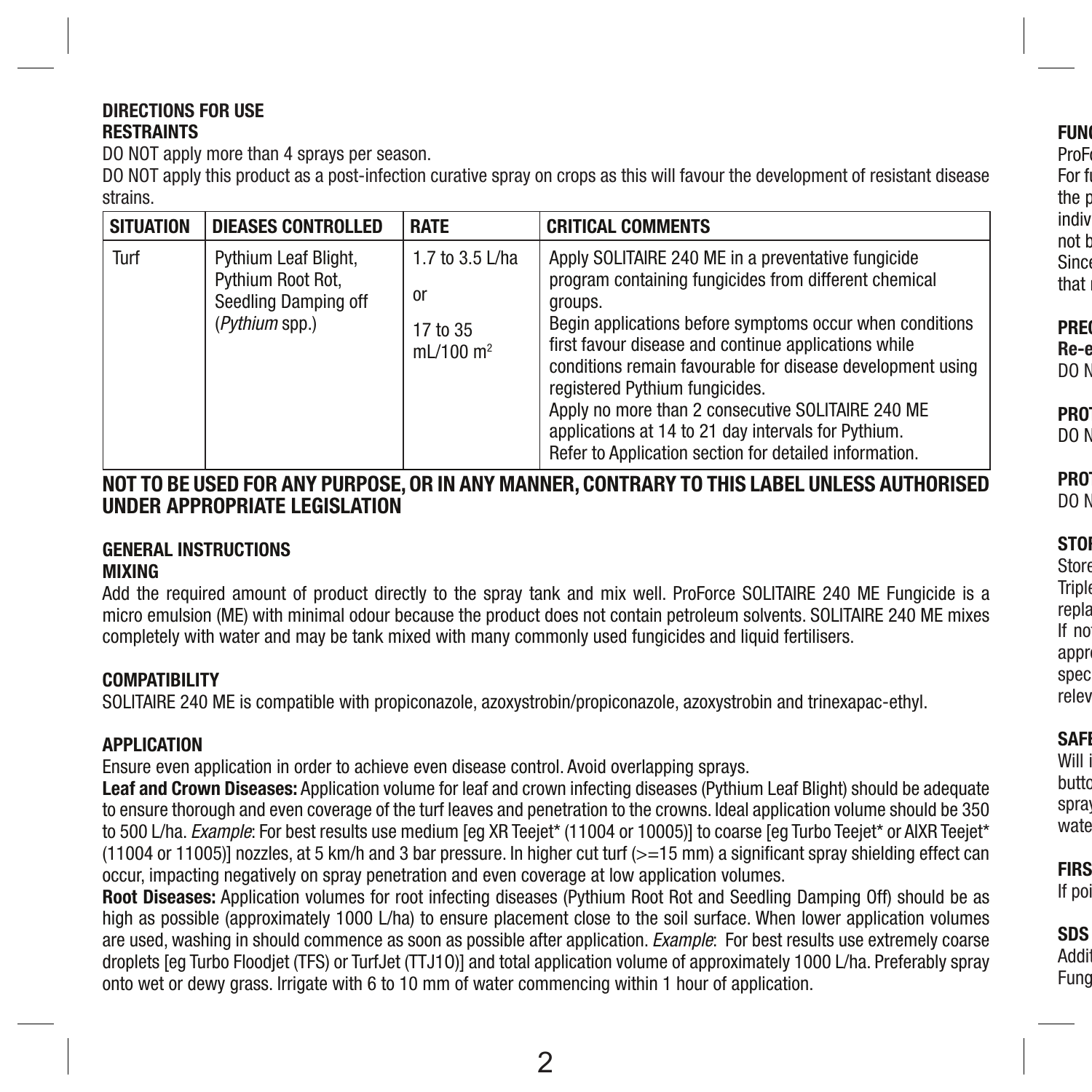#### **FUNGICIDE RESISTANCE WARNING**

ProForce SOLITAIRE 240 ME Fungicide is a member of the phenylamide group of fungicides.



For fungicide resistance management the product is a Group 4 fungicide. Some naturally occurring individual fungi resistant to the product and other Group 4 fungicides may exist through normal genetic variability in any fungal population. The resistant individuals can eventually dominate the fungal population if these fungicides are used repeatedly. These resistant fungi will not be controlled by this product or other Group 4 fungicides, thus resulting in a reduction in efficacy and possible yield loss. Since the occurrence of resistant fungi is difficult to detect prior to use, Farmalinx Pty Ltd accepts no liability for any losses that may result from the failure of this product to control resistant fungi.

#### **PRECAUTION**

ease

is a nixes

**uate**  $e 350$ ejet\* t can **Root Diseases:** Application volumes for root infecting diseases (Pythium Root Rot and Seedling Damping Off) should be as imes arse pray

ns ing

**Re-entry period**

DO NOT allow entry into treated areas until the spray has dried.

#### **PROTECTION OF LIVESTOCK**

DO NOT graze treated turf/lawn or feed turf/lawn clippings from any treated area to poultry or livestock.

#### **SED PROTECTION OF WILDLIFE, FISH, CRUSTACEANS AND ENVIRONMENT**

DO NOT contaminate streams, rivers or watercourses with the chemical or used containers.

#### **STORAGE AND DISPOSAL**

Store in the closed, original container in a cool, well-ventilated area. Do NOT store for prolonged periods in direct sunlight. Triple-rinse containers before disposal. Add rinsings to spray tank. Do not dispose of undiluted chemicals on site. If recycling, replace cap and return clean containers to recycler or designated collection point.

If not recycling, break, crush, or puncture and deliver empty packaging to an approved waste management facility. If an approved waste management facility is not available, bury the empty packaging 500 mm below the surface in a disposal pit specifically marked and set up for this purpose, clear of waterways, desirable vegetation and tree roots, in compliance with relevant local, state or territory government regulations. Do not burn empty containers or product.

#### **SAFETY DIRECTIONS**

Will irritate the eyes. Avoid contact with the eyes. When opening the container and preparing the spray wear cotton overalls buttoned to the neck and wrist, a washable hat, elbow-length PVC gloves and face shield or goggles. When using the prepared spray wear cotton overalls buttoned to the neck and wrist and a washable hat. If product in eyes, wash it out immediately with water. Wash hands after use. After each day's use, wash gloves, face shield or goggles and contaminated clothing.

#### **FIRST AID**

If poisoning occurs, contact a doctor or Poisons Information Centre. Phone Australia 131126, New Zealand 0800 764 766.

#### **SDS**

Additional information is listed in the material safety data sheet (SDS). A safety data sheet for ProForce SOLITAIRE 240 ME Fungicide is available from Indigo Specialty Products Pty Ltd on request.

3